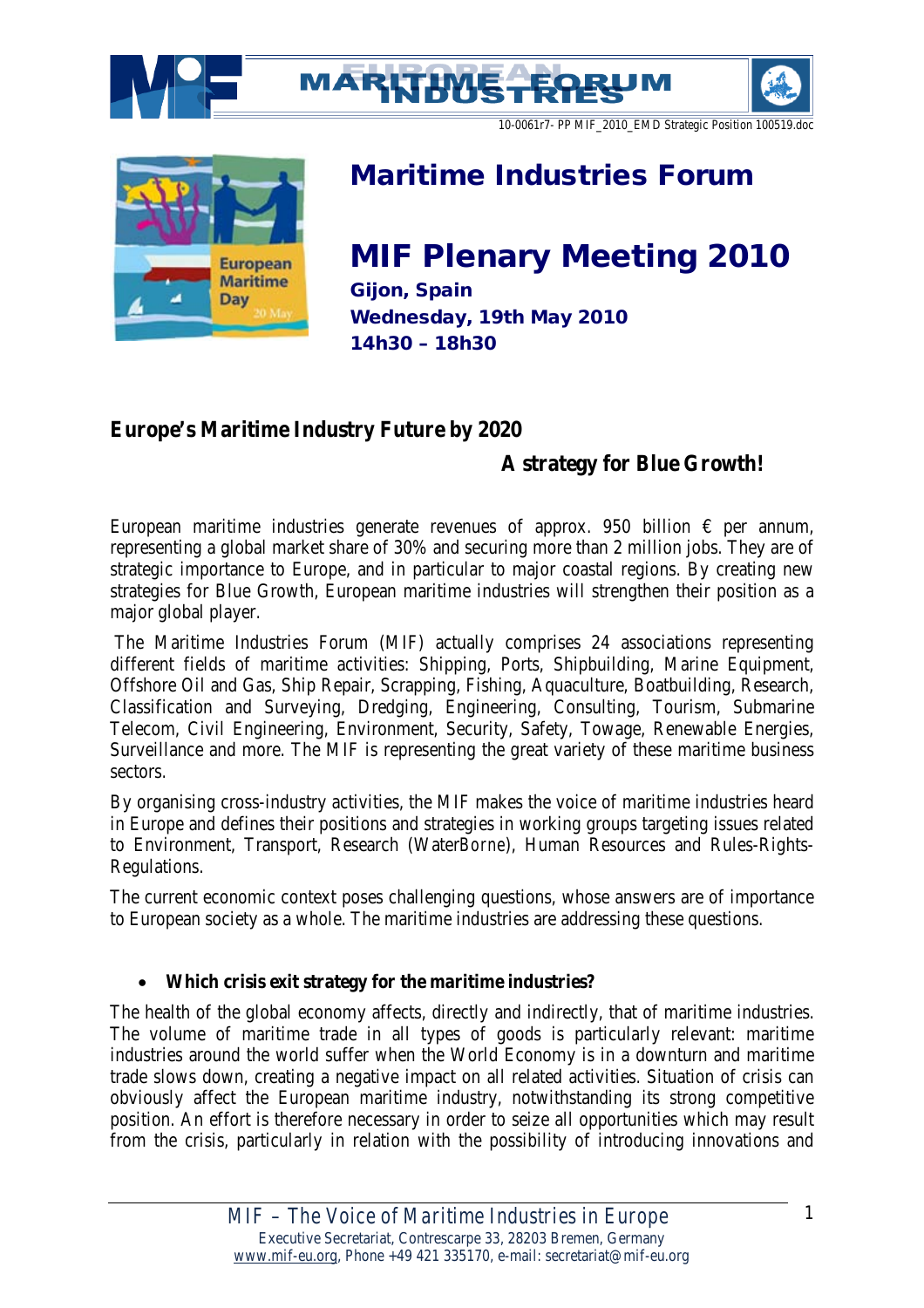





changes at all level of the value chains. This requires a co-ordinated action from the industry and policy makers in the EU and its Member States.

The European maritime industries believe that it is now time to invest in technological excellence, offers of comprehensive services and other appropriate measures, in order to be prepared for the future upturn of the markets and also to address the demand for more environmental friendly products that are necessary to counter climate change. Industry players are already taking up the challenge and getting ready for future evolution of the market.

#### • **Can industry manage to weather out the financial, economic and environmental challenges? What position can be maintained? What kind of European maritime industries can we expect within the 2020 perspective?**

The European maritime industries can manage the current financial, economic and environmental challenges, but need appropriate regulatory frameworks and a fair competitive ground. The key priorities of the European maritime industries are in line with "Europe 2020: a strategy for smart, sustainable and inclusive growth", since they focus on knowledge and innovation, a more sustainable economy, high employment and social inclusion. The MIF supports this horizontal approach and calls for strong policy positioning to address the actual structural challenges encountered by the industry today:

- With regard to the financial and economic context, the European maritime industry considers that protectionist policies put in place by Third Countries should be countered and that the EU should push for the creation of a global level playing field. The industry calls for effective support by the EU and its Member States in this field;
- With regard to maintaining and extending the advanced scientific and technological know-how, the sector requires continuous commitment from Member States and Commission to safeguard the European technological excellence and ensure that employment opportunities can be kept through an effective policy aimed at protecting European know how;
- With regard to the Climate and Environment, it should be noted that the industry provides hi-tech marine innovation, green technologies and advanced service solutions to ensure the sustainability of maritime activities. Yet, for these to be effective, it is vital that Member States, Regions and the Commission ensure that rules on safety and environmental protection, may their source be international or European Law, are properly applied;
- With regard to intellectual property rights the maritime community believes that it is the shared task of the industry and of the EU to encourage and support the development of new technologies and maintain global technological leadership. This can also be achieved by raising awareness of investments made, and ensuring that piracy and counterfeiting do not undermine the efforts of furthering Europe's knowledge economy.

In this regard, the European Integrated Maritime Policy (IMP) is a related promising approach to enhance the optimal development of all sea-related activities in a sustainable manner and to integrate EU sectoral policies.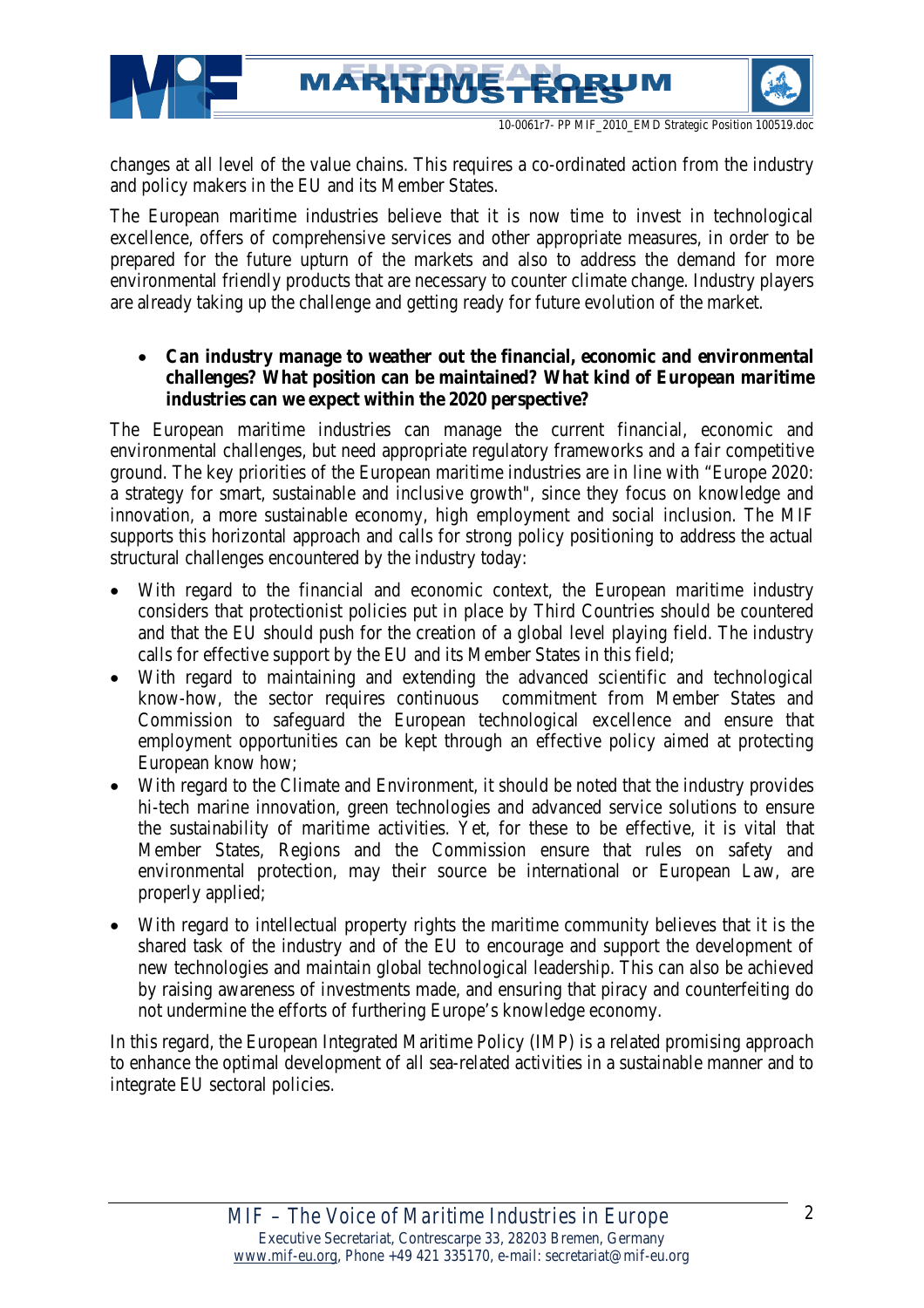





• **Can maritime industries remain world leaders in innovation? Will European industries manage to harness some of the great business opportunities offered by the continent's transition to a greener maritime economy? What are growth opportunities linked to the transition to a greener maritime economy**

European maritime industries and the MIF are taking the position of "maritime pro-activity in challenging times" and can report on progress and co-ordinated work jointly made with the Commission. Results are already visible within the policy sectors of the General Directorates for Research (FP7 – increased cooperation between the marine and maritime sectors, cooperation of transport modes), Enterprise (Leadership2015, initiatives for IPR and SMEs), Transport (Maritime Transport Strategy 2009-2018, safety and maritime transport regulations and harmonisation of rules) and Employment.

The activities listed below are specific examples of the commitment of the whole maritime industry to address present challenges and to continue to be an innovating force within Europe.

- Consolidated positioning of shipping as the most energy efficient mode of transport
- Increased efficiency of logistic chains including intermodal optimisation
- Ongoing promotion of short sea shipping in the context of co-modality.
- Maintaining and enhancing the global leading position of European shipping.
- Defined effective solutions turn the environmental burden into business opportunities
- Making available renewable ocean energy technologies contributing to a reduction of emissions
- Presenting coastal protection technologies in order to address rising sea levels
- Designing new ship types for new tasks (arctic voyages, offshore services)
- Leading edge safer and greener maritime products and technologies in European industries.

#### • **Does the sector receive sufficient support in order to train according to the highest global standard to remain competitive?**

Maritime industries are high-tech and innovative industries, providing challenging jobs with a high international profile. New areas of growth and challenges to develop new products and to provide new services for blue growth will increase the attractiveness of future job profiles. However, maritime industries are in competition with other industries and suffer shortages of maritime professionals in all sectors with all kinds of qualifications. This entails the risk of losing the critical mass of human resources, which is necessary to sustain the competitiveness of the European maritime industries in general. Therefore, maritime industries will be more acting in promoting the attractiveness of maritime job opportunities. A number of activities have been launched and boundary conditions have to be met for the future:

- Industry is undertaking campaigns like "Are you Waterproof?" to attract the best young people into maritime professions. It is expected that Member States will complement these activities by a strong commitment to European jobs in coastal regions and investments in the respective training institutions.
- The "career mapping initiative", lead by the shipping social partners, is identifying opportunities for mobility between sea- and shore based job profiles.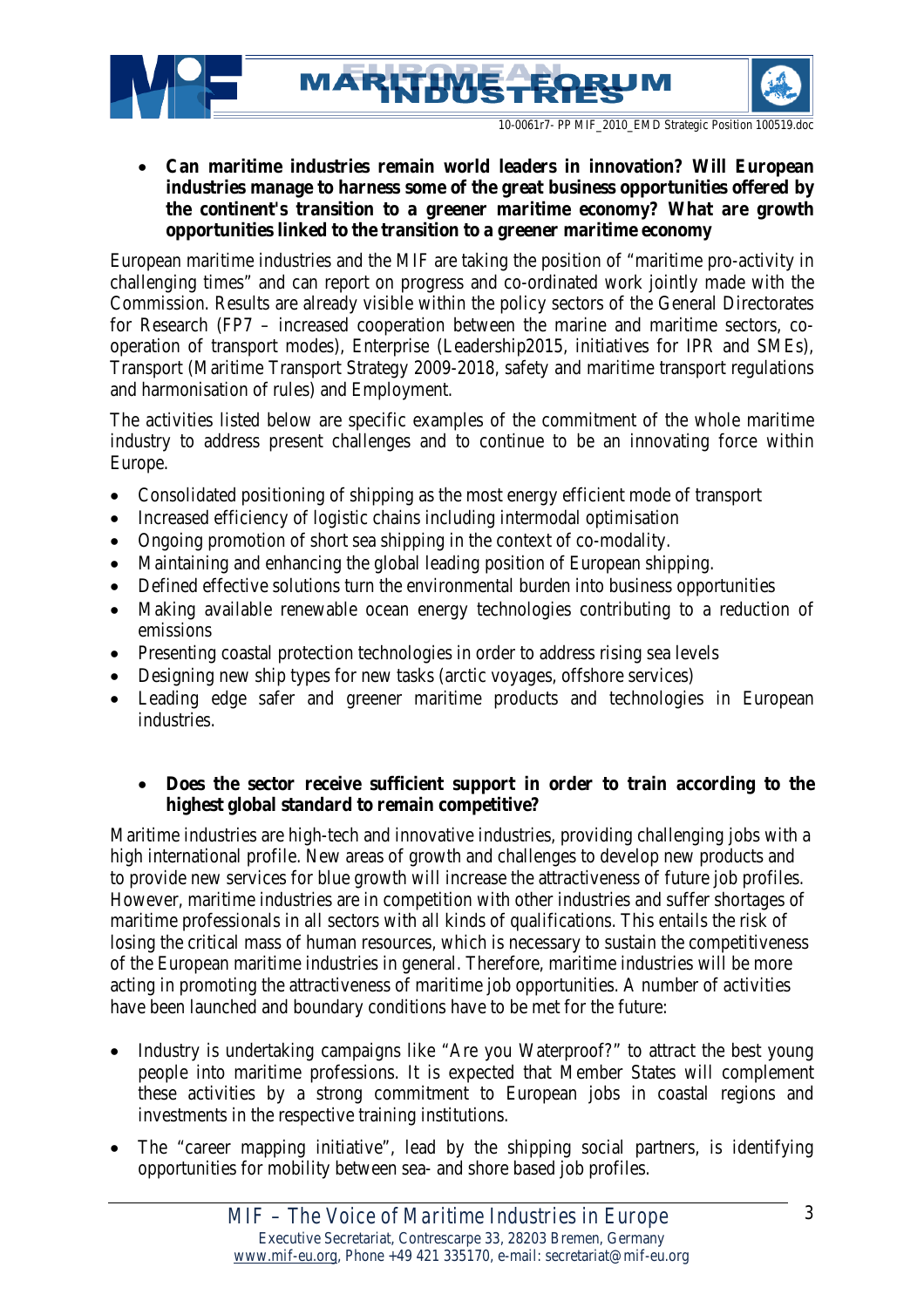





• Industry calls the European Social Fund (ESF) to include regional schemes to provide efficient input for colleges and universities and supporting them to respond on the needs during qualification processes of maritime staff from 2014 onwards.

MARKTHUS

• Industry asks the Commissions' task force based on COM/2009/0008 "Strategic goals and recommendations for the EU's maritime policy until 2018" to consider ERDF and ESF programs to attract young people for a maritime career and for sustainable maritime employment in the maritime cluster.

#### • **Concluding Statement**

All efforts of the European maritime industries show the strong commitment to offer effective solutions for a demanding global market, addressing, at the same time, environmental and social responsibilities. A number of challenges still lay ahead, which maritime industries as a solution-providing stakeholder in the maritime world will continue to tackle, together with maritime regions, Member States, the European Parliament and the European Commission and all other stakeholders.

Major issues that need to be addressed are: the prosperity of existing markets including the employment future in maritime Europe (in terms of number and skills), new innovation for growth (products and services) and opportunities greening in all aspects of maritime transport, infrastructure and investments in products leading to emerging new markets. Furthermore, industry asks support for training programmes. The industry is ready to take up the challenges and to unlock economic potentials for blue growth. The Maritime Industries Forum contributes to these tasks by integrating efforts through concerted work of the different industry stakeholders and developing mutual positions serving the Integrated Maritime Policy.

*Adopted by the MIF Plenary Session in Gijón, 19th May 2010*

Please find summarising conclusions

of the Plenary Session on [www.mif-eu.org](http://www.mif-eu.org/) for download.